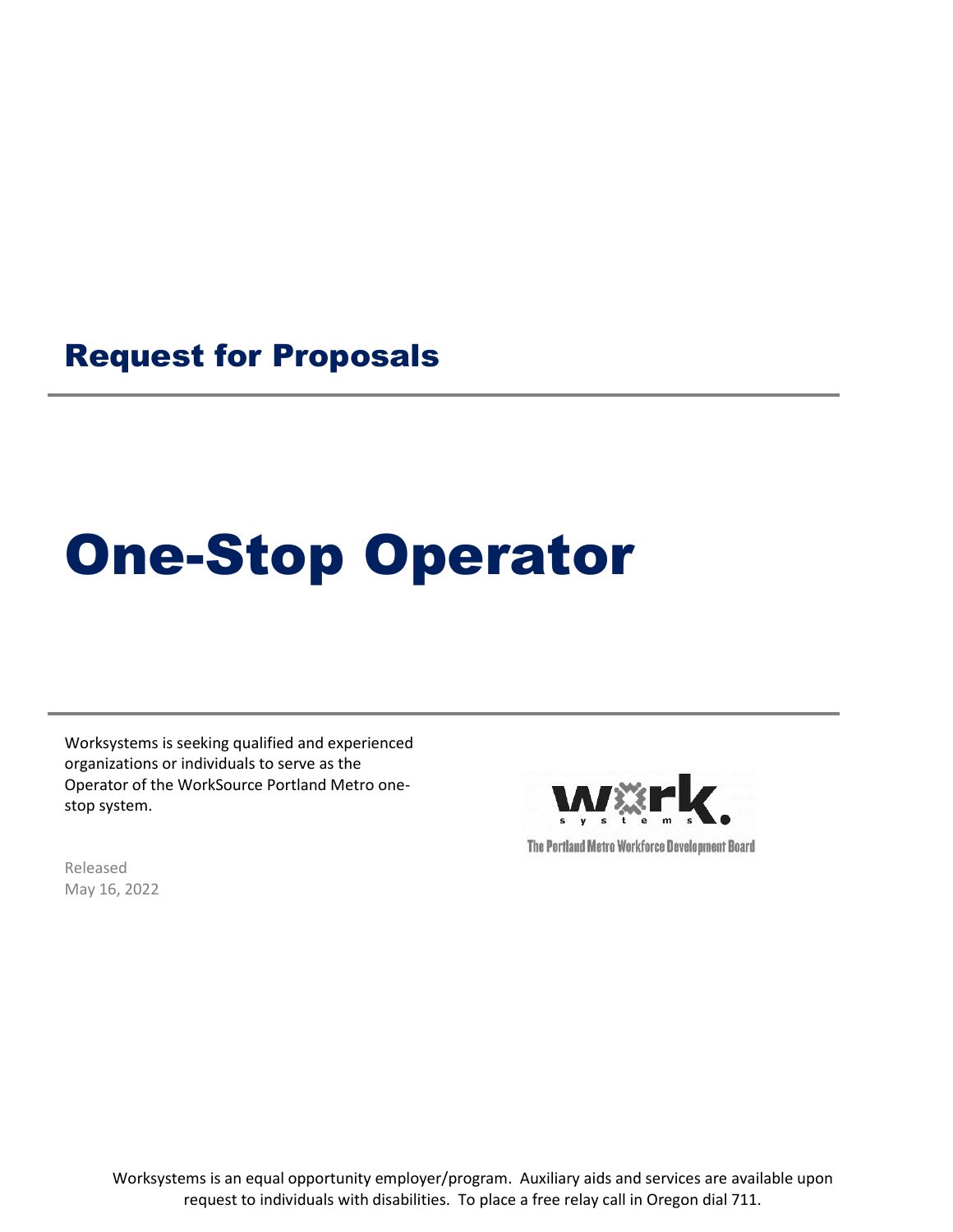

# <span id="page-1-0"></span>**Contents**

| Part XI: Administrative Detail<br>11 |
|--------------------------------------|
|                                      |
|                                      |
|                                      |
|                                      |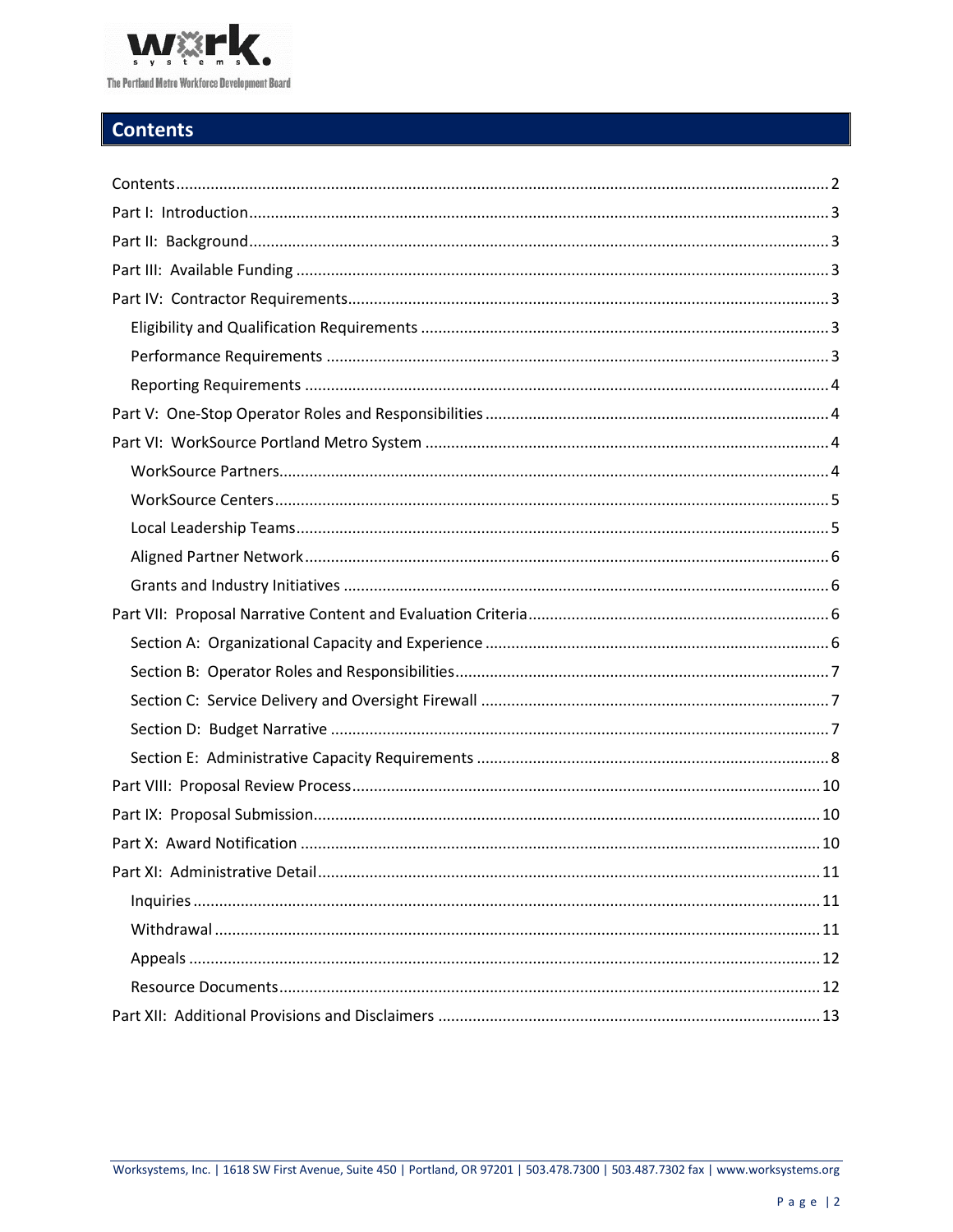

# <span id="page-2-0"></span>**Part I: Introduction**

Worksystems is a non-profit agency that supports economic growth in the City of Portland, Multnomah and Washington counties by pursuing and investing resources to improve the quality of the workforce. We design and coordinate workforce development programs and services delivered through a network of partners to help people get the skills, training and education they need to go to work or to advance in their careers. Our partners include employers, labor groups, government, community colleges, high schools, community-based and economic development organizations. Since 1998, Worksystems has invested over \$300 million in our community.

Worksystems is seeking proposals for a One-Stop Operator for the WorkSource Portland Metro workforce development system.

## <span id="page-2-1"></span>**Part II: Background**

The role of the One-Stop Operator is to help coordinate service delivery in the local area's integrated workforce system. The Workforce Innovation and Opportunity Act (WIOA) requires local boards to competitively select a One-Stop Operator at least once every four years.

## <span id="page-2-2"></span>**Part III: Available Funding**

Contracts resulting from this RFP are anticipated to begin Program Year (PY) 2022 (July 1, 2022, through June 30, 2023). Additional years' funding may be contracted for up to three one-year extensions through June 30, 2026, at a funding level to be determined each year based on available funds and contractor performance. Bidders should use the funding estimates below for their proposals. Worksystems will negotiate final budgets with the successful bidders.

| <b>Funding Source</b>           | Amount   |
|---------------------------------|----------|
| WIOA Adult                      | \$25,000 |
| <b>WIOA Dislocated Worker</b>   | \$25,000 |
| American Rescue Plan Act (ARPA) | \$15,000 |
| Total                           | \$65,000 |

## <span id="page-2-3"></span>**Part IV: Contractor Requirements**

#### <span id="page-2-4"></span>**Eligibility and Qualification Requirements**

Eligible applicants include public, private and nonprofit organizations, consultants and other selfemployed individuals. Organizations that also provide WIOA services through the one-stop system will be required to demonstrate the firewall between Operator responsibilities and service provision responsibilities.

#### <span id="page-2-5"></span>**Performance Requirements**

Worksystems will develop and negotiate with the successful respondent a set of tasks and deliverables based on the roles and responsibilities outlined below. In developing the contract, Worksystems will account for strengths of the selected respondent, expected workload associated with each task and emerging priorities.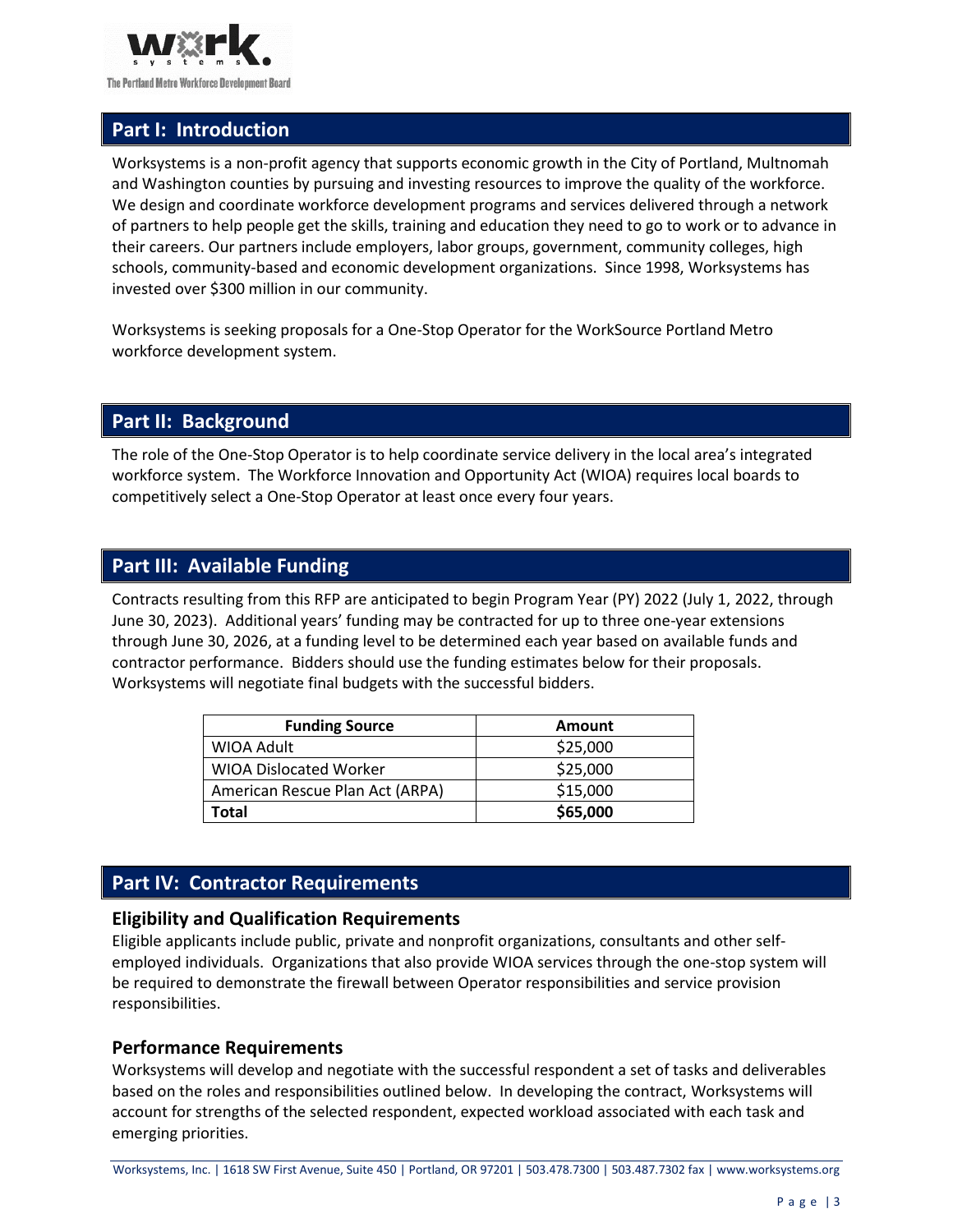

## <span id="page-3-0"></span>**Reporting Requirements**

The successful respondent will be required to submit a program narrative on a quarterly basis documenting performance, challenges and program improvement recommendations.

# <span id="page-3-1"></span>**Part V: One-Stop Operator Roles and Responsibilities**

The goal of the Operator role is to facilitate an objective and team-based approach within each WorkSource Center and across the local workforce system that leads to seamless services for customers.

Operator roles and responsibilities may include:

- Coordinate Local Leadership Teams for each WorkSource Center (detailed description below).
- Coordinate and manage development of business processes for service delivery through the WorkSource Centers to ensure a consistent customer experience across Centers.
- Provide operational and process support for implementation of WorkSource Oregon Standards.
- Facilitate continuous improvement efforts through data collection, analysis, and process improvements.

# <span id="page-3-2"></span>**Part VI: WorkSource Portland Metro System**

WorkSource Portland Metro provides access to a menu of preparatory, training and employment services such as career exploration, job readiness validation, occupational skills training and job search assistance.

Worksystems convenes and coordinates partner activities, oversees services and pursues and integrates resources. Worksystems funds career and training services provided through the WorkSource Centers.

#### <span id="page-3-3"></span>**WorkSource Partners**

- WIOA Title 1-funded providers of services to Adults and Dislocated Workers. Worksystems currently contracts with Immigrant and Refugee Community Organization (IRCO), Mt Hood Community College, Portland Community College and SE Works to provide career and training services in the Centers.
- Oregon Employment Department provides customer intake, job search assistance and workforce recruitment services for local employers.
- Oregon Department of Human Services' Self-Sufficiency Programs deploy Supplemental Nutrition Assistance Program (SNAP) Navigators to help job seekers enroll in SNAP and workforce services targeted to SNAP recipients such as Worksystems' Career Boost program.
- Oregon Department of Human Services Senior Community Service Employment Program (WIOA Title V) provides workforce services to seniors through contracts with Easter Seals and Experience Works.
- The WIOA-funded NextGen program provides long-term, intensive services to low-income and out-of-school youth ages 17-24 through contracts with local youth service organizations.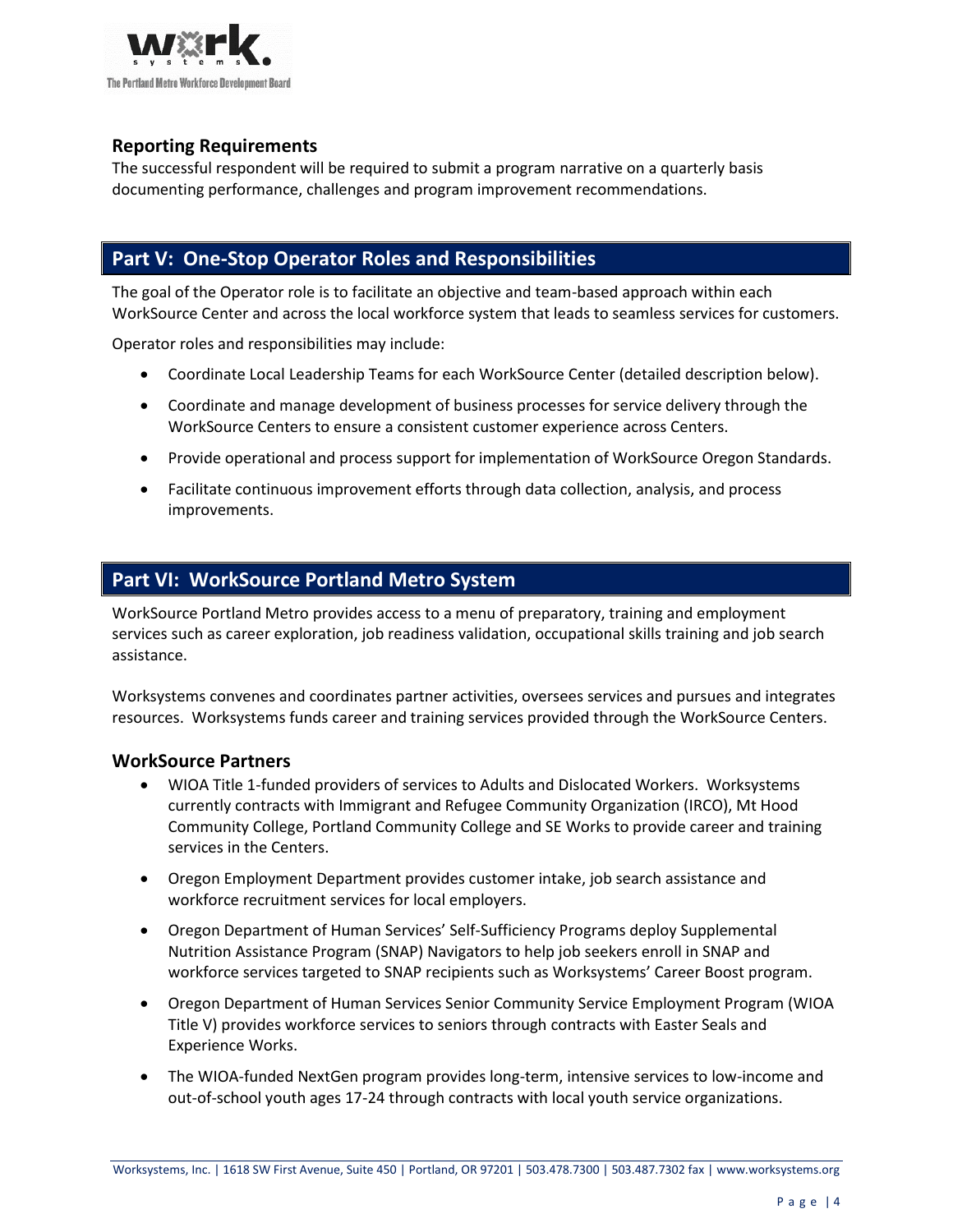

- Oregon Department of Vocational Rehabilitation assists individuals with disabilities in finding employment.
- Job Corps provides hands-on career technical training in high-growth industries for young people ages 16-24 at residential and non-residential sites.
- YouthBuild is a national program of the Department of Labor. Portland YouthBuilders, the region's only YouthBuild site, offers services to low-income youth aged 17-24 to train for careers in construction and computer technology.
- Oregon Commission for the Blind provides vocational services for individuals who are legally blind, including individualized assessment, job placement, retention and other supports.
- WIOA Title II providers of adult education and ESL programs. Mt Hood and Portland Community Colleges are Title II providers in our local area.

The Oregon Employment Department and Worksystems-funded providers of career and training services provide most of the staffing in Centers. A few other WorkSource partners also deploy staff in Centers, a practice known as co-location.

#### <span id="page-4-0"></span>**WorkSource Centers**

WorkSource Portland Metro is comprised of five centers, and three express locations:

- WorkSource Gresham 18633 SE Stark Street, Suite 201, Gresham.
- WorkSource North/Northeast at 30 N Webster Street, Suite E, Portland.
- WorkSource Southeast, 6401 SE Foster Road, Portland.
- WorkSource Tigard at 11950 SW Garden Place, Suite 100, Tigard.
- WorkSource Beaverton-Hillsboro at 241 SW Edgeway Drive, Beaverton.
- WorkSource Express Center at Central City Concern at 2 NW 2nd Avenue, Portland.
- WorkSource Express Center at Washington County Jail at 215 SW Adams Avenue, Hillsboro.
- WorkSource Express Center at Inverness Jail at 11540 NE Inverness Dr, Portland.

Each Center is led by an integrated management team that includes management from the Oregon Employment Department, the WIOA Title 1-funded contractor and a Worksystems staff liaison referred to as the Center Lead. These partners are responsible for implementation of WorkSource Oregon Standards, which specify requirements and expectations for service delivery at all Centers across the state.

#### <span id="page-4-1"></span>**Local Leadership Teams**

Local Leadership Teams (LLTs) are the mechanism used to facilitate collaboration among WorkSource partners (listed above) to ensure accountability and alignment in support of a seamless public system. LLTs convene to share data, information and resources and explore how to better serve customers together. They establish workgroups to address opportunities and problems in the system.

There are four LLTs in our local area. An LLT is convened for each of the three Centers in Multnomah County; Washington County has one LLT encompassing its two Centers. LLT agency representatives are most often program managers at the local and district levels. They meet at least quarterly.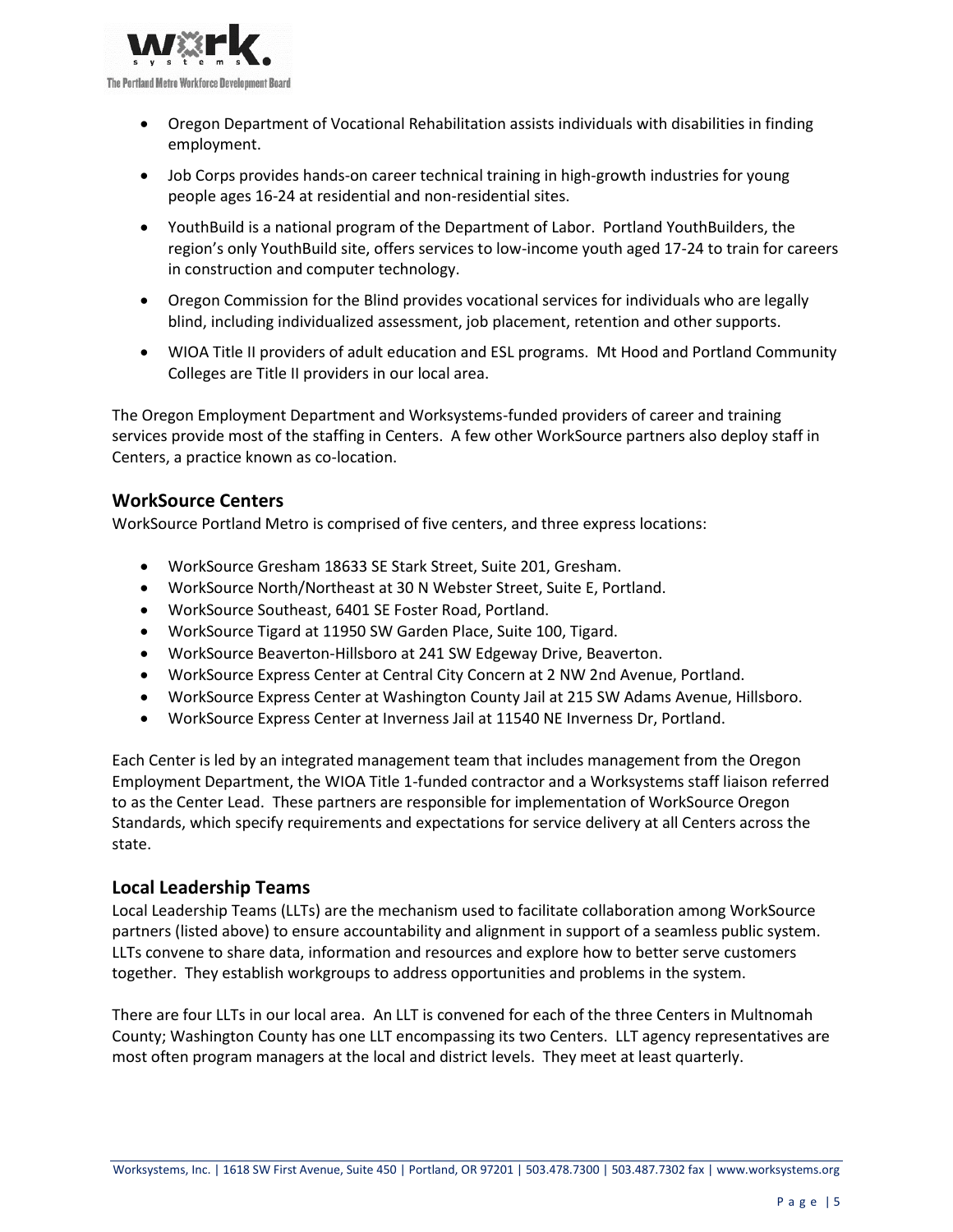

## <span id="page-5-0"></span>**Aligned Partner Network**

The Aligned Partner Network comprises over 25 community-based organizations that connect community members to resources at WorkSource Portland Metro centers. These organizations focus services on individuals who experience poverty and other barriers to employment. They provide one on one career coaching to participants, including career plan development and barrier reduction, as they progress through services to employment and advancement.

The Network includes organizations from the Economic Opportunity Program, a City of Portland and Washington County-funded employment program; A Home for Everyone, a joint City of Portland/Multnomah County-funded initiative to provide rent assistance and eviction prevention for individuals engaged in career services; the NextGen WIOA Youth Program and other community-based organizations that partner with Worksystems to bring workforce services to their communities.

#### <span id="page-5-1"></span>**Grants and Industry Initiatives**

Worksystems pursues funding from multiple sources and deploys it through the WorkSource system. Grants are often targeted to specific population segments (e.g., individuals receiving SNAP, underrepresented groups) or directed to help train new and current workers and meet other workforce challenges in our target industries: Construction/trades, health care, technology and manufacturing.

# <span id="page-5-2"></span>**Part VII: Proposal Narrative Content and Evaluation Criteria**

Proposals should be no longer than four pages, single sided. Font size of 12 point is preferred. Page limitation excludes Proposal Cover Sheet, budget narrative workbook, Administrative Capacity response (three page limit) and Administrative Capacity documents submission.

#### <span id="page-5-3"></span>**Section A: Organizational Capacity and Experience**

(40 points)

- a) Briefly describe the expertise you will bring to the Operator role.
- b) Identify and describe the professional qualifications of the individual who will perform the Operator function. Attach resume(s).
- c) Provide two business references, including telephone and email contact information for a representative with personal knowledge of the individual's or organizations' work. Worksystems staff may not be used for these references.

#### **Section A Evaluation Criteria:**

- Experience coordinating partners in a complex environment.
- Strong organizational and communication skills.
- Knowledge of continuous improvement processes.
- Adaptability to change and responsiveness to multiple leaders and needs of a variety of customers.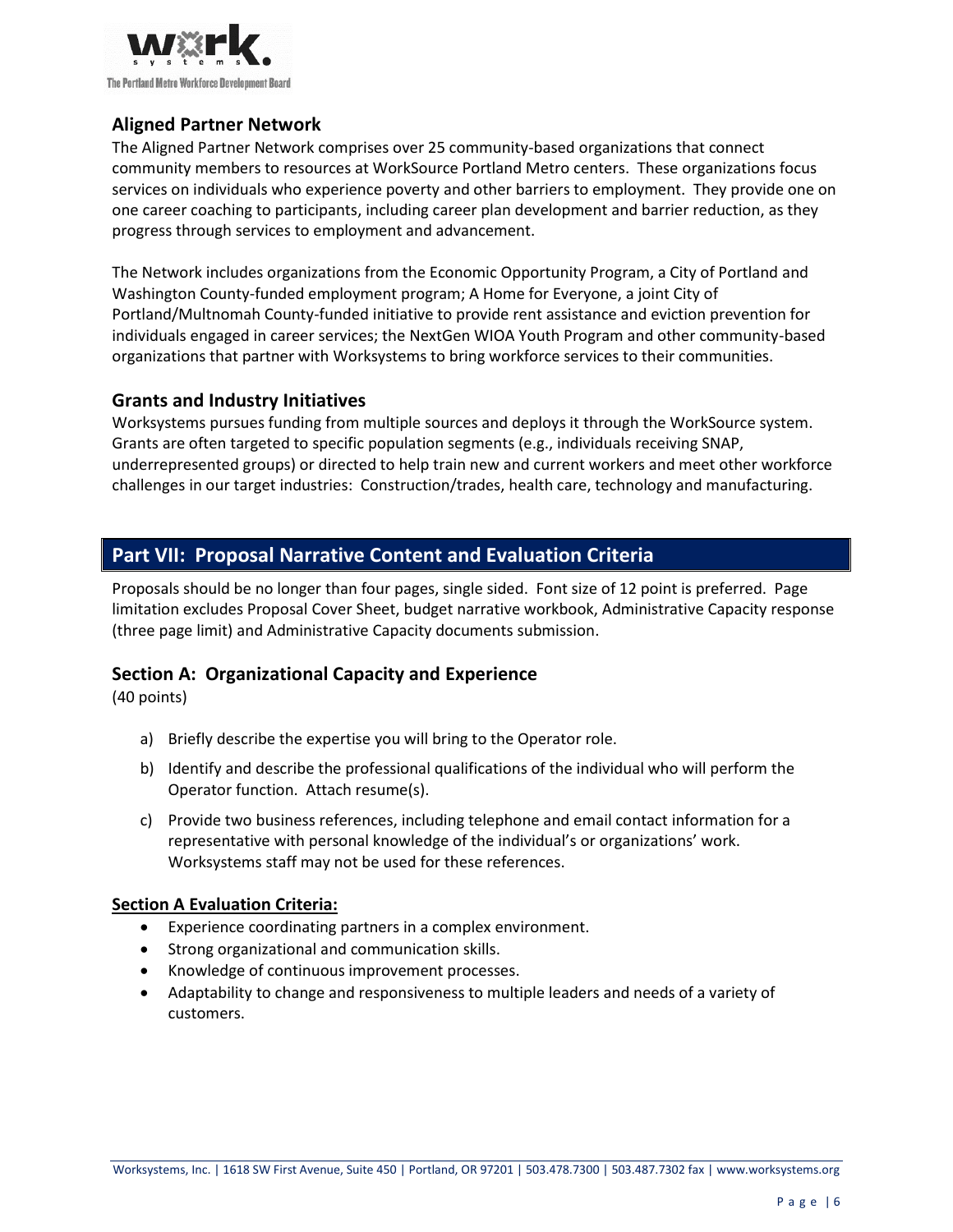

## <span id="page-6-0"></span>**Section B: Operator Roles and Responsibilities**

(35 points)

- a) Describe your approach to coordination of management level representatives on Local Leadership Teams *(10 points)*.
- b) Describe how you will manage processes implemented across multiple partners *(10 points)*.
- c) Identify an area for improvement in the WorkSource system and describe how you as the Operator would lead a team-based approach to addressing the issue *(15 points)*.

#### **Section B Evaluation Criteria**

- Presents an effective leadership model.
- Knowledge of process management practices and techniques.
- Demonstrates understanding of WorkSource and the role of the Operator in facilitating continuous improvement.

## <span id="page-6-1"></span>**Section C: Service Delivery and Oversight Firewall**

#### (10 points, if applicable)

*Please answer this section if applicable*. The score will not be included in the total calculation and will only be considered if a respondent it is applicable to is being considered for the award.

a) If you have a current role within the local workforce system that is not the Operator role (e.g., receive funding from Worksystems to deliver workforce services, are a WIOA-defined partner agency or program), describe the firewalls you would implement, including a discussion of how you will prevent conflicts of interest in conducting the Operator role.

#### **Section C Evaluation Criteria**

• Sufficient firewalls and conflict of interest policies and procedures to be able to effectively oversee the service delivery system that includes their own staff as well as other partner agencies and staff.

#### <span id="page-6-2"></span>**Section D: Budget Narrative**

(25 points)

- a) Submit a budget with line-item detail and/or billable hours per month and corresponding rates that are proposed.
- b) The budget is to be developed for the necessary operations costs required to manage the services being proposed.

#### **Funding Restrictions**

- All proposed project costs must be necessary and reasonable and in accordance with Federal guidelines. Determinations of allowable costs will be made in accordance with the applicable Federal cost principles. Disallowed costs are those charges that are determined as unallowable in accordance with the applicable Federal cost principles or other conditions required by the funding source.
- Equipment or capital expenditures may not be purchased with funds for this project.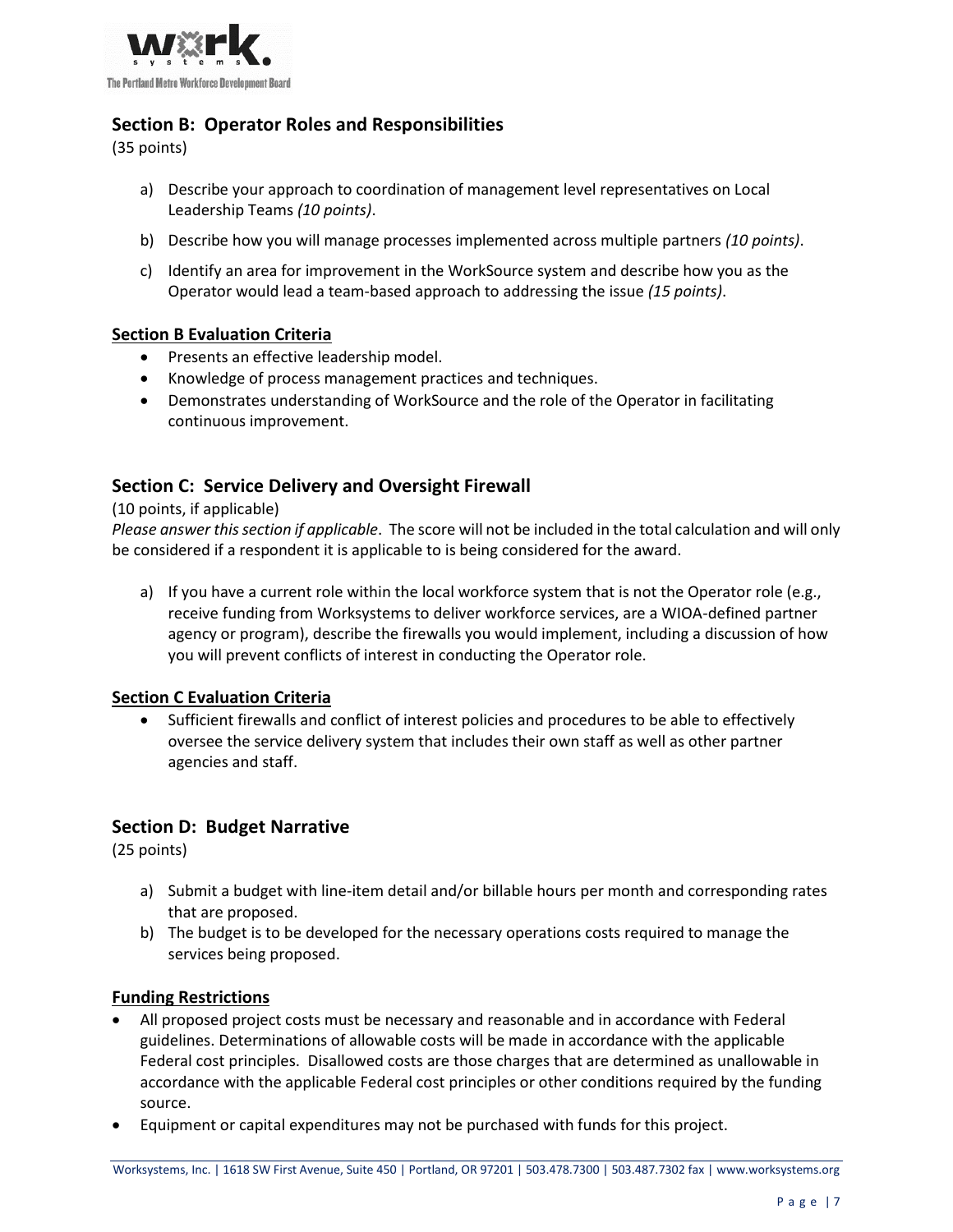

• To claim any administrative costs that are also indirect costs, the applicant must have an approved Federal indirect cost rate or must obtain an Indirect Cost Rate Agreement from its Federal Cognizant Agency within 90 days of receiving a cost reimbursable contract award.

#### Additional documents required for Budget Narrative response to submit for this RFP

• Copy of the organizations most current approved Federal indirect cost rate if indirect costs are included in the budget.

#### **Section D Evaluation Criteria**

- Costs are reasonable and staffing costs align with services described; contains no unexplained amounts for miscellaneous or contingency.
- Budgeted costs are consistent with the proposal and the budget narrative demonstrates how the funds requested are necessary and essential to accomplish the scope of services for the project.
- Proposed budget is sufficient to perform the tasks described in the narrative.
- Budget justification is sufficiently detailed and demonstrates how cost estimates were derived including quantities, unit costs, allocation methods, and other similar quantitative detail sufficient for the calculation to be duplicated.
- Demonstrates fiscal responsibility and reasonableness.

#### <span id="page-7-0"></span>**Section E: Administrative Capacity Requirements**

(100 points)

Please limit Administrative Capacity response to *3 pages*, not including the required documents.

- a) Describe the staff positions in your organization's fiscal department.
- b) Provide the resume of the manager or director of your organization's fiscal department.
- c) Provide the name and a brief description of your organization's accounting system software.
- d) Describe how revenues and expenditures for specific grant funds are segregated in your organization's accounting system in compliance with Uniform Grant Guidance requirements at 2 CFR 200.
- e) Describe your organization's process for tracking and recording personnel expense by grant or cost center.
- f) Describe your organization's prior experience managing federal and/or other governmental funding. Include experience in managing multiple funding sources funding a single project in the description.
- g) Describe the processes your organization uses to safeguard federal and other governmental funds. How does your organization ensure that funds are used only for allowable costs?
- h) Describe the procedures your organization uses to track and document funds spent on participants.
- i) Describe your organization's process and ability to protect participants personal identity information.
- j) Describe your organization's process for comparing expenditures with budget amounts for grant awards.
- k) Describe your organization's experience with tracking and reporting leveraged funds (non-grant funded resources used to support grant activities and outcomes) in compliance with Federal reporting requirements.
- l) Describe any deficiencies or disallowed costs noted in monitoring or audits by funders in the last three years; describe how findings were resolved.
- m) If applicable, describe any negative findings from the three most recent financial and A-133 audits, and the resolution of the findings.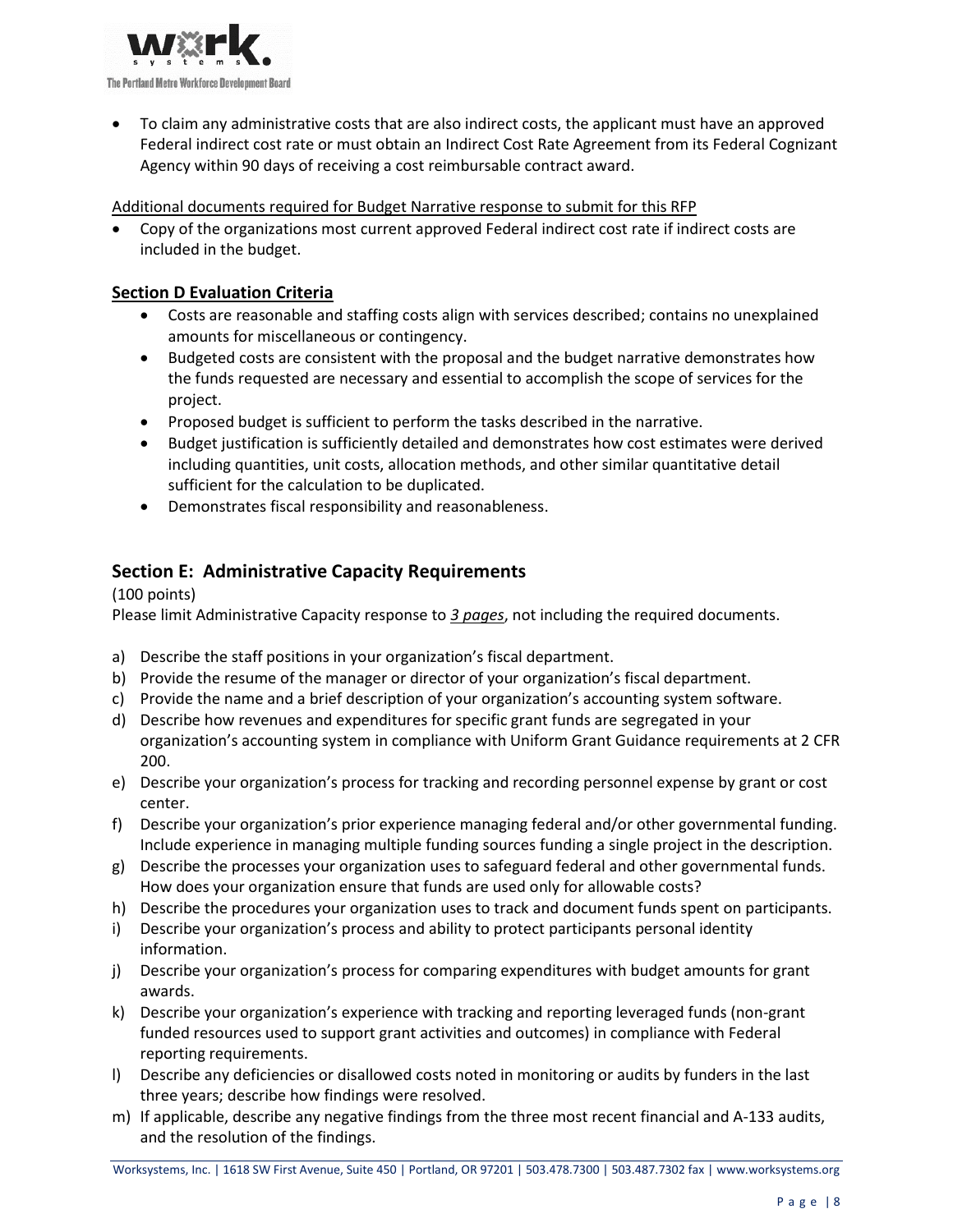

n) If any of the work proposed will be sub-contracted, discuss the administrative and fiscal controls your organization will use, the experience of the staff to operate those controls and to oversee subcontractors, and how these factors will offer effective fiscal controls and oversight of subcontractors.

Documents required for administrative capacity response to submit for this RFP:

- IRS 501(c)(3) tax-exempt letter, or other proof of entity legal status (such as certificate of incorporation).
- Federally negotiated Indirect Cost Rate Agreement, if applicable.
- Shared costs policy (also known as cost allocation plan).
- Two references that can attest to the organization's ability to administer State, Federal, Local (public) or foundation funds through a contractual arrangement.
- Most recent audit reports, including:
	- o Financial statements
	- o Management letter
	- o Report required by Uniform Grant Guidance and Schedule of Expenditures of Federal Awards (previously called "A-133" audit), if applicable.
- Timekeeping policy.
- Organizational staff chart, indicating where the staffing for this project will reside within this structure.
- Procurement policies.
- Insurance certificate evidencing coverage for: General Liability, Professional Liability, Worker's Compensation, Motor Vehicle, Property and Equipment and Employee Dishonesty.

#### **Section E Evaluation Criteria**

- All required documents submitted *(15 points)*.
- Financial Management systems are sufficient to trace funds to the level of expenditure required by the grant *(25 points)*.
- Accounting processes for recording personnel costs and allocated expenses are reasonable and equitable to all grants and cost centers *(25 points)*.
- Prior experience with managing contract funds, including federal and/or other governmental funding *(20 points)*.
- Financial management systems are sufficient to provide effective budget management and control over expenditures of grant funds *(15 points)*.

All respondents must submit *one set of the Administrative Capacity documentation* requirements to Worksystems, along with the program service delivery proposals.

Worksystems cannot enter into contract negotiations with an organization that is not legally established to conduct business within the State of Oregon or debarred, suspended, proposed for debarment, declared ineligible, or voluntarily excluded from participation in this transaction by any Federal department or agency. Organizations meeting this minimum standard will be evaluated for Administrative Capacity. Organizations that have active exclusion records on their Unique Entity Identifier number reflected in the System for Award Management [\(www.sam.gov\)](http://www.sam.gov/) may not be awarded a contract.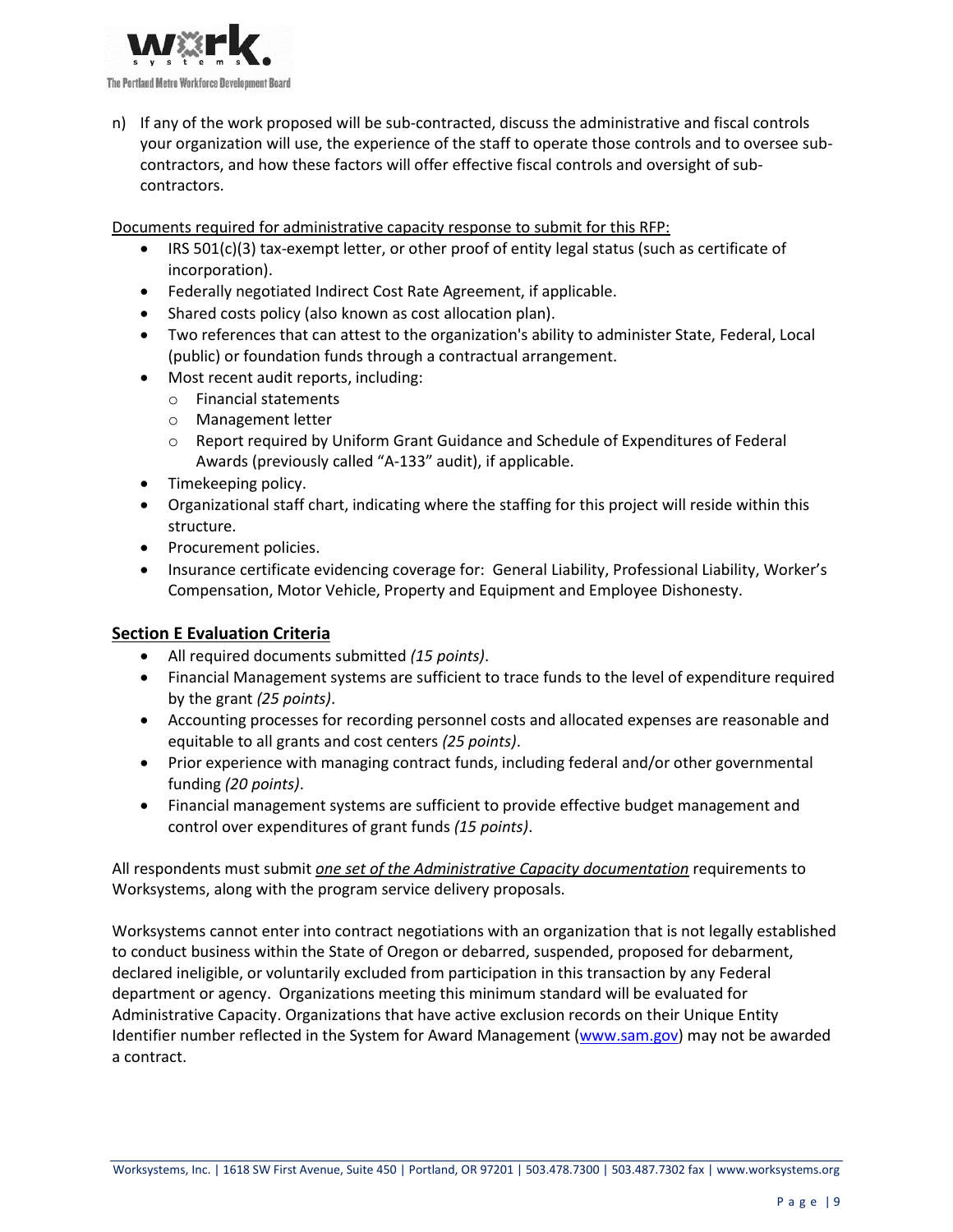

Successful respondents may be required to provide additional administrative documentation or assurances in accordance with Federal requirements prior to completion of contract negotiations. The list of required contracting documentation may be viewed in the sample "Terms and Conditions" posted in the Resource Documents section of the RFP webpage.

## <span id="page-9-0"></span>**Part VIII: Proposal Review Process**

Proposals and respondent presentations will be evaluated by a panel of Worksystems staff. The funding recommendation will be made to the Executive Director for final decision.

# <span id="page-9-1"></span>**Part IX: Proposal Submission**

Worksystems must receive the proposal and all related documents marked "(Name of Applicant) One-Stop Operator" *no later than Monday, June 20, 2022, at 12:00 noon*. The Cover Page must be signed by an individual authorized to represent the organization, to act on its behalf and to legally bind it in all matters related to the RFP. Submissions are electronic.

Please submit the electronic copy of the proposal, budget and administrative capacity response and documents (in pdf) to [RFP@worksystems.org.](mailto:RFP@worksystems.org) Worksystems will send an email confirmation acknowledging receipt.

| <b>Proposal Documents</b>                  | <b>Format</b> |
|--------------------------------------------|---------------|
| Completed, signed Proposal Cover Sheet     | <b>PDF</b>    |
| <b>Proposal Narrative</b>                  | <b>PDF</b>    |
| <b>Budget</b>                              | <b>PDF</b>    |
| Administrative Capacity Cover and Response | <b>PDF</b>    |
| <b>Administrative Capacity Documents</b>   | <b>PDF</b>    |

Complete proposal packages will include the following documents:

It is the respondent's responsibility to ensure the submission was received. If a Worksystems confirmation email has not been received, it is the respondent's responsibility to follow-up with another email or telephone call before 12:00 noon on Monday, June 20, 2022. Late proposals will not be considered.

# <span id="page-9-2"></span>**Part X: Award Notification**

Provisional award results will be sent via e-mail by June 27, 2022.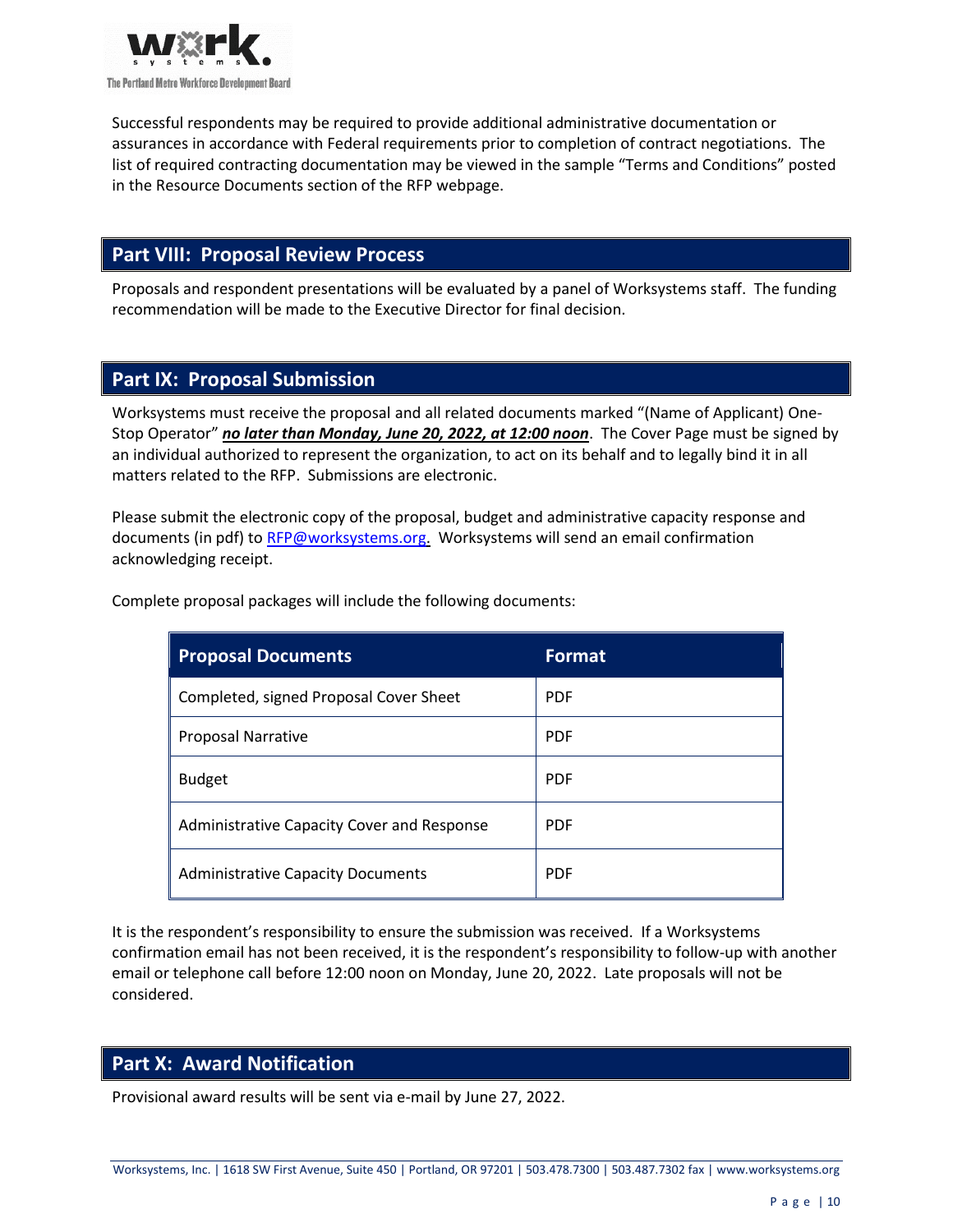

<span id="page-10-0"></span>

| Part XI: Administrative Detail                                                                |                              |                |  |  |  |
|-----------------------------------------------------------------------------------------------|------------------------------|----------------|--|--|--|
| <b>Issuing Organization</b>                                                                   | <b>Total Available Funds</b> | Agreement Form |  |  |  |
| Worksystems, Inc.                                                                             | \$65,000                     | Subrecipient   |  |  |  |
|                                                                                               |                              |                |  |  |  |
| <b>Funding Source Details</b>                                                                 |                              |                |  |  |  |
| <b>WIOA Adult Program Allocation</b>                                                          |                              |                |  |  |  |
| Awarding Agency: US Department of Labor Employment and Training Administration                |                              |                |  |  |  |
| Funding Source: Workforce Innovation and Opportunity Act Title 1B - Adult Formula             |                              |                |  |  |  |
| CFDA/ALN Number: 17.258                                                                       |                              |                |  |  |  |
| Federal Award Identification Number (FAIN): AA-36341-21-55-A-41                               |                              |                |  |  |  |
| Federal Award Date: July 1, 2021<br>Amount: \$25,000 - 38.5 percent of total                  |                              |                |  |  |  |
|                                                                                               |                              |                |  |  |  |
| Pass-through Entity: Oregon Higher Education Coordinating Commission                          |                              |                |  |  |  |
| <b>WIOA Dislocated Worker Program Allocation</b>                                              |                              |                |  |  |  |
| Awarding Agency: US Department of Labor Employment and Training Administration                |                              |                |  |  |  |
| Funding Source: Workforce Innovation and Opportunity Act Title 1B - Dislocated Worker Formula |                              |                |  |  |  |
| CFDA/ALN Number: 17.278                                                                       |                              |                |  |  |  |
| Federal Award Identification Number (FAIN): AA-36341-21-55-A-41                               |                              |                |  |  |  |
| Federal Award Date: July 1, 2021                                                              |                              |                |  |  |  |
| Amount: \$25,000 - 38.5 percent of total                                                      |                              |                |  |  |  |
| Pass-through Entity: Oregon Higher Education Coordinating Commission                          |                              |                |  |  |  |
| <b>American Rescue Plan Act</b>                                                               |                              |                |  |  |  |
| Awarding Agency: US Department of the Treasury                                                |                              |                |  |  |  |
| Funding Source: Coronavirus State and Local Fiscal Recovery Funds (SLFRF)                     |                              |                |  |  |  |
| CFDA/ALN Number: 21.027                                                                       |                              |                |  |  |  |
| Federal Award Identification Number (FAIN): SLFRP0178                                         |                              |                |  |  |  |
| Federal Award Date: N/A                                                                       |                              |                |  |  |  |
| Amount: $$15,000 - 23$ percent of total                                                       |                              |                |  |  |  |
| Pass-through Entity: Prosper Portland                                                         |                              |                |  |  |  |
|                                                                                               |                              |                |  |  |  |

#### <span id="page-10-1"></span>**Inquiries**

All questions related to this solicitation are to be submitted electronically via email with the subject "One-Stop Operator" and sent to: [RFP@worksystems.org.](mailto:RFP@worksystems.org) Questions received after the solicitation has been published and before close of business June 14, 2022, will be responded to within two business days by posting in the "Questions and Answers" section for this RFP at [www.worksystems.org](http://www.worksystems.org/) News and Events section. Questions received after June 14, 2022, will not be answered.

#### <span id="page-10-2"></span>**Withdrawal**

A submitted RFP response may be withdrawn at any time. A written request to withdraw the response must be submitted electronically to: [RFP@worksystems.org.](mailto:RFP@worksystems.org)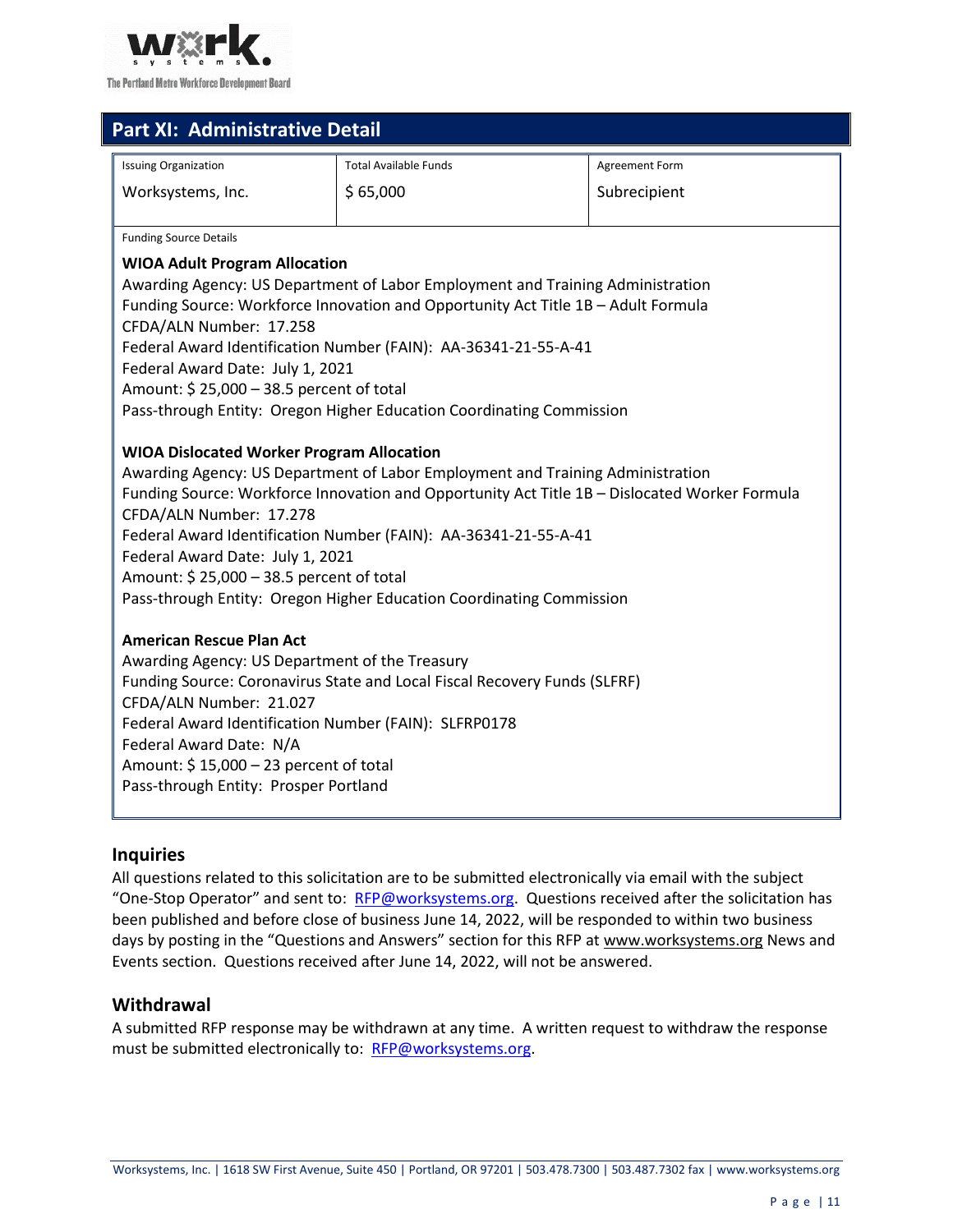

## <span id="page-11-0"></span>**Appeals**

The following process has been established to address appeals:

- The appeal must be due to what the respondent considers a flaw in the Evaluation Committee's funding recommendation process.
- The appeal must be submitted in writing by June 30, 2022. Appeals must be sent to: [RFP@worksystems.org.](mailto:RFP@worksystems.org) All appeals are public information.
- The organization/individual filing the appeal must specify the basis of the appeal and provide an alternative the appellant would find acceptable. Proposal rating scores may not be appealed. The mere fact that a proposal was not recommended for funding is also not open to an appeal, nor is a complaint about the amount of funding granted. The appeal must be based on a violation of the process established for the solicitation.

During any part of the review or consideration, the appellant may be asked to clarify or amplify statements or to provide proof of claims or other statements. Any such requests must be fully responded to within the time designated by Worksystems. In the event an appellant fails to respond, the appeal will be dismissed, and no further appeal will be accepted.

Worksystems' Executive Director and Chief Operating Officer will review the appeal and issue a written response that is intended as a complete and final answer to the appeal.

#### <span id="page-11-1"></span>**Resource Documents**

- Submission Cover Page
- Administrative Capacity Cover Page/Checklist
- Subrecipient Terms and Conditions